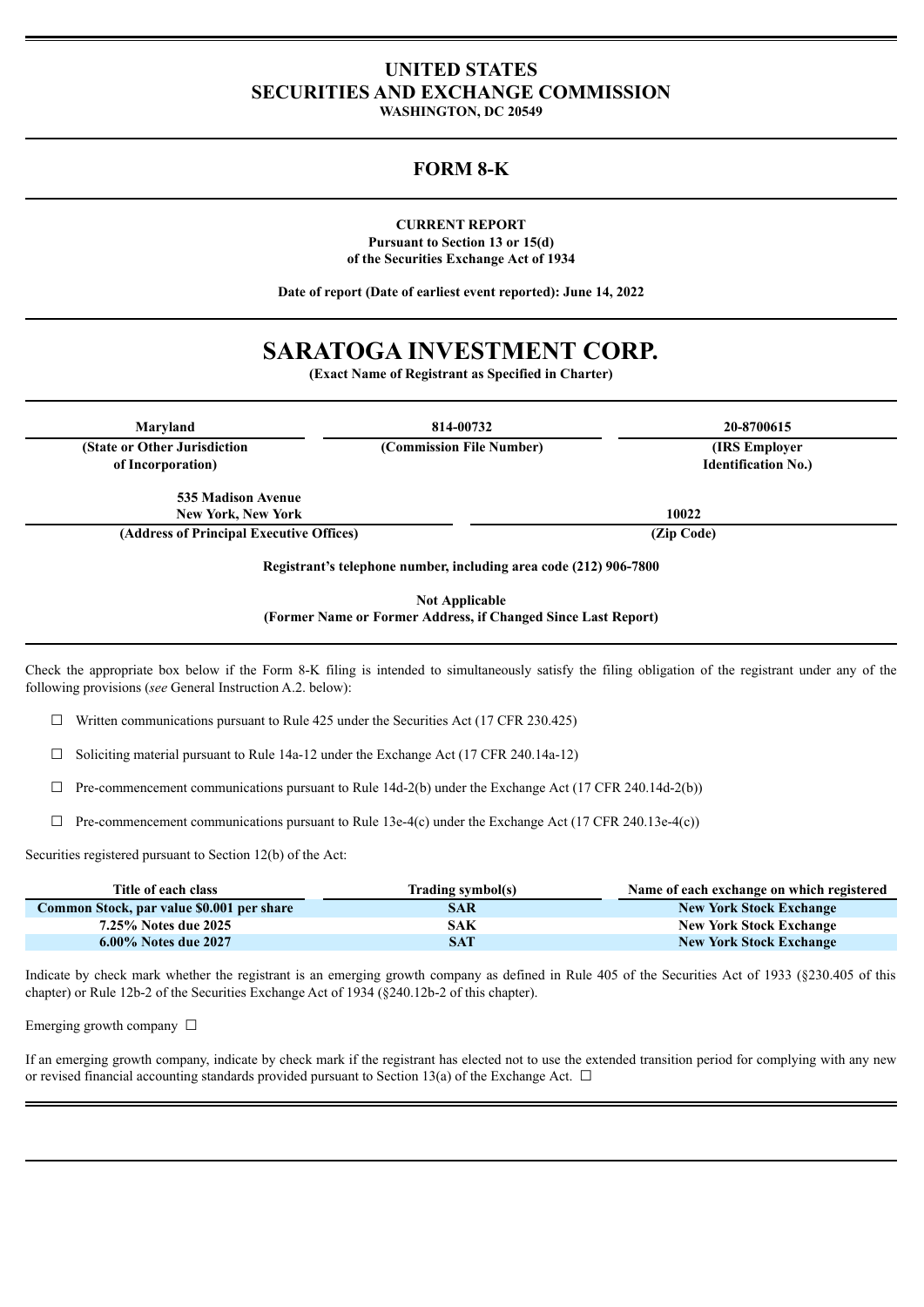## **Item 8.01 Other Events.**

On June 14, 2022, Saratoga Investment Corp. (the "Company") caused notices to be issued to the holders of its 7.25% Notes due 2025 (CUSIP No. 80349A 604) (the "Notes") regarding the Company's exercise of its option to redeem, in whole, the issued and outstanding Notes, pursuant to Section 1104 of the Indenture dated as of May 10, 2013, between the Company and U.S. Bank Trust Company, National Association (as successor in interest for U.S. Bank National Association), as trustee, and Section 1.01(h) of the Fourth Supplemental Indenture dated as of June 24, 2020. The Company will redeem \$43,125,000 in aggregate principal amount of the issued and outstanding Notes on July 14, 2022 (the "Redemption Date"). The Notes will be redeemed at 100% of their principal amount (\$25 per Note), plus the accrued and unpaid interest thereon, through, but excluding, the Redemption Date. A copy of the notice of redemption is attached to this Current Report on Form 8-K as Exhibit 99.1 and is incorporated herein by reference.

#### **Item 9.01. Financial Statements and Exhibits.**

## (d) Exhibits

| <b>Exhibit No.</b> | Description                                      |
|--------------------|--------------------------------------------------|
| 99.1               | 25% Notes due 2025<br>emntion of<br>$\mathbf{A}$ |
|                    |                                                  |

1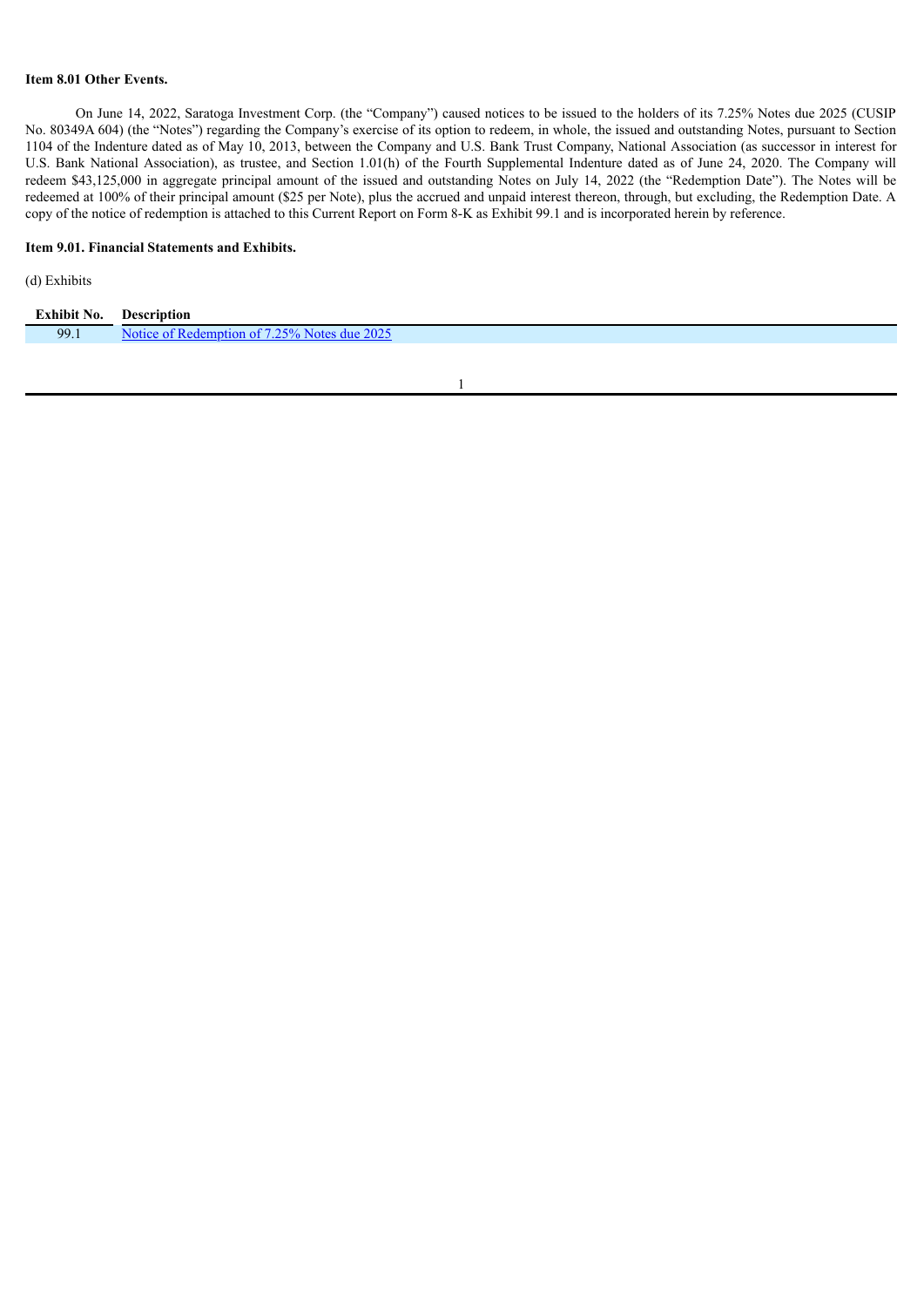## **SIGNATURES**

Pursuant to the requirements of the Securities Exchange Act of 1934, the registrant has duly caused this report to be signed on its behalf by the undersigned hereunto duly authorized.

SARATOGA INVESTMENT CORP.

Date: June 14, 2022 By: /s/ Henri J. Steenkamp Name: Henri J. Steenkamp

Title: Chief Financial Officer, Treasurer, Chief Compliance Officer and Secretary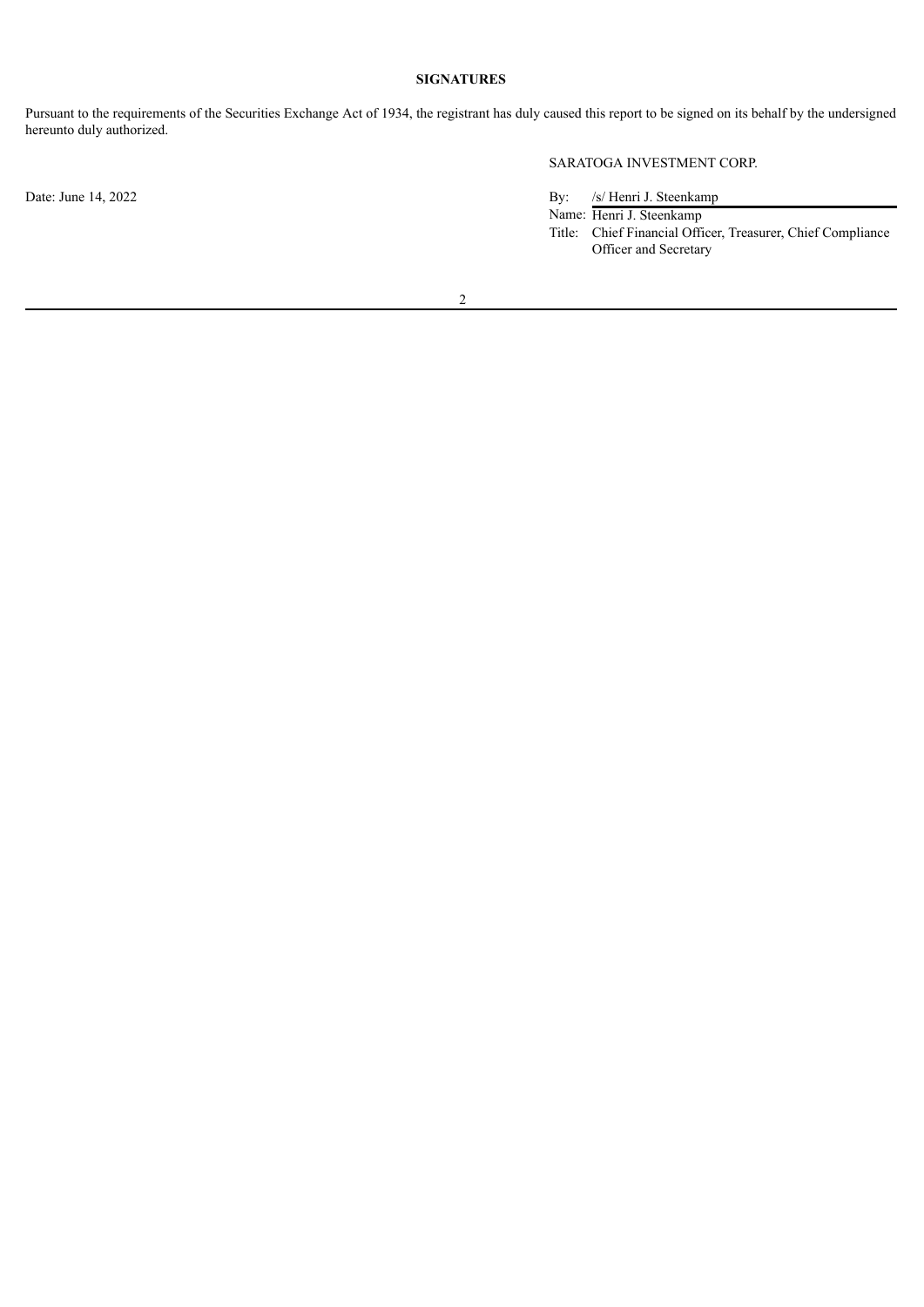#### **NOTICE OF REDEMPTION TO**

#### **THE HOLDERS OF THE**

#### **7.25% Notes due 2025 of Saratoga Investment Corp. (CUSIP No. 80349A 604)\***

## **Redemption Date: July 14, 2022**

<span id="page-3-0"></span>NOTICE IS HEREBY GIVEN, pursuant to Section 1104 of the Indenture dated as of May 10, 2013 (the "Base Indenture"), between Saratoga Investment Corp., a Maryland corporation (the "Company"), and U.S. Bank National Association (the "Trustee), and Section 1.01(h) of the Fourth Supplemental Indenture dated as of June 24, 2020 (the "Fourth Supplemental Indenture," and together with the Base Indenture, the "Indenture"), that the Company is electing to exercise its option to redeem, in whole, the 7.25% Notes due 2025 (the "Notes"). The Company will redeem \$43,125,000 in aggregate principal amount of the issued and outstanding Notes on July 14, 2022 (the "Redemption Date"). The redemption price for the Notes equals 100% of the \$43,125,000 aggregate principal amount of the Notes being redeemed (or \$25 in principal amount per Note), plus the accrued and unpaid interest thereon, through, but excluding, the Redemption Date (the "Redemption Payment"). The aggregate accrued interest on the Notes being redeemed that is payable on the Redemption Date will be approximately \$373,451.52 (or approximately \$0.22 on each \$25 principal amount of the Notes being redeemed).

On the Redemption Date, the Redemption Payment will become due and payable to the holders of the Notes (the "Holders"). Interest on the \$43,125,000 in aggregate principal amount of the issued and outstanding Notes being redeemed will cease to accrue on and after the Redemption Date. Unless the Company defaults in paying the Redemption Payment with respect to such Notes, the only remaining right of the Holders with respect to the Notes will be to receive payment of the Redemption Payment upon presentation and surrender of such Notes to the Trustee in its capacity as Paying Agent. Notes held in book-entry form will be redeemed and the Redemption Payment with respect to such Notes will be paid in accordance with the applicable procedures of The Depository Trust Company.

Payment of the Redemption Payment to the Holders will be made upon presentation and surrender of the Notes in the following manner:

*If by Mail, Hand or Overnight Mail:* **U.S. Bank Corporate Trust Services** 111 Fillmore Avenue E. St. Paul, MN 55107